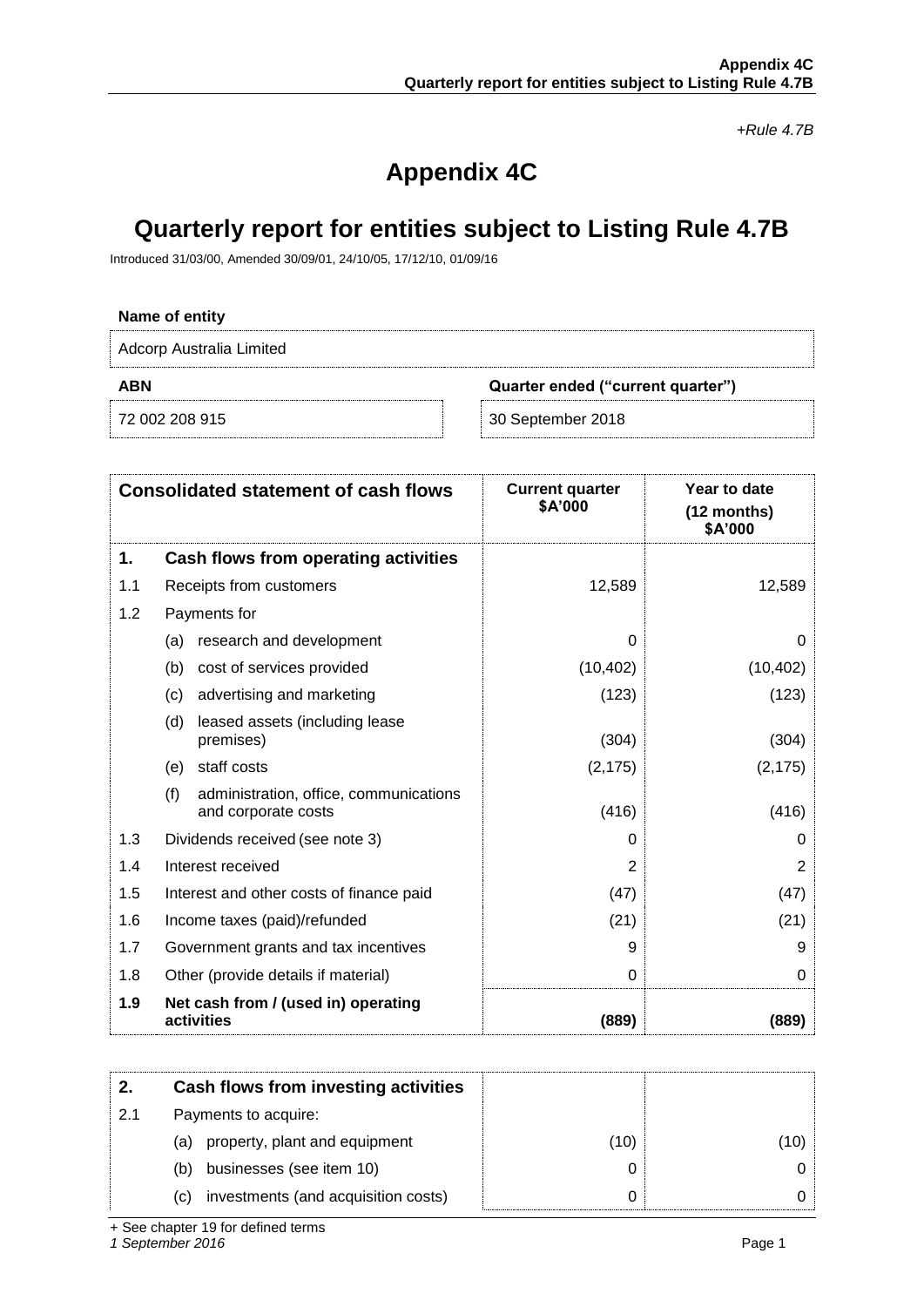|                                                            |  | <b>Appendix 4C</b> |
|------------------------------------------------------------|--|--------------------|
| Quarterly report for entities subject to Listing Rule 4.7B |  |                    |

|     | <b>Consolidated statement of cash flows</b>                           | <b>Current quarter</b><br>\$A'000 | Year to date<br>$(12$ months)<br>\$A'000 |
|-----|-----------------------------------------------------------------------|-----------------------------------|------------------------------------------|
|     | (d)<br>intellectual property                                          | $\Omega$                          | 0                                        |
|     | (e)<br>other non-current assets (including<br>software & intangibles) | (275)                             | (275)                                    |
| 2.2 | Proceeds from disposal of:                                            |                                   |                                          |
|     | property, plant and equipment<br>(a)                                  | 0                                 | 0                                        |
|     | businesses (see item 10)<br>(b)                                       | $\Omega$                          | 0                                        |
|     | investments<br>(c)                                                    | $\Omega$                          | 0                                        |
|     | (d)<br>intellectual property                                          | $\Omega$                          | 0                                        |
|     | other non-current assets (including<br>(e)<br>software & intangibles) | $\Omega$                          | 0                                        |
| 2.3 | Cash flows from loans to other entities                               | $\Omega$                          | 0                                        |
| 2.4 | Dividends received (see note 3)                                       | $\Omega$                          | 0                                        |
| 2.5 | Other (provide details if material)                                   |                                   |                                          |
|     | (Payment)/Refunds for security<br>(a)<br>deposits                     | 25                                | 25                                       |
| 2.6 | Net cash from / (used in) investing<br>activities                     | (261)                             | (261)                                    |

| 3.   | <b>Cash flows from financing activities</b>                                    |          |          |
|------|--------------------------------------------------------------------------------|----------|----------|
| 3.1  | Proceeds from issues of shares                                                 | $\Omega$ | 0        |
| 3.2  | Proceeds from issue of convertible notes                                       | 0        | O        |
| 3.3  | Proceeds from exercise of share options                                        | $\Omega$ | 0        |
| 3.4  | Transaction costs related to issues of<br>shares, convertible notes or options | $\Omega$ | 0        |
| 3.5  | Proceeds from borrowings                                                       | 1,300    | 1,300    |
| 3.6  | Repayment of borrowings                                                        | (566)    | (566)    |
| 3.7  | Transaction costs related to loans and<br>borrowings                           | $\Omega$ | 0        |
| 3.8  | Dividends paid                                                                 | $\Omega$ | 0        |
| 3.9  | Other (provide details if material)                                            |          |          |
|      | Payments for invoice financing<br>(a)                                          | (8, 437) | (8, 437) |
|      | (b)<br>Proceeds from invoice financing                                         | 9,056    | 9,056    |
| 3.10 | Net cash from / (used in) financing<br>activities                              | 1,353    | 1,353    |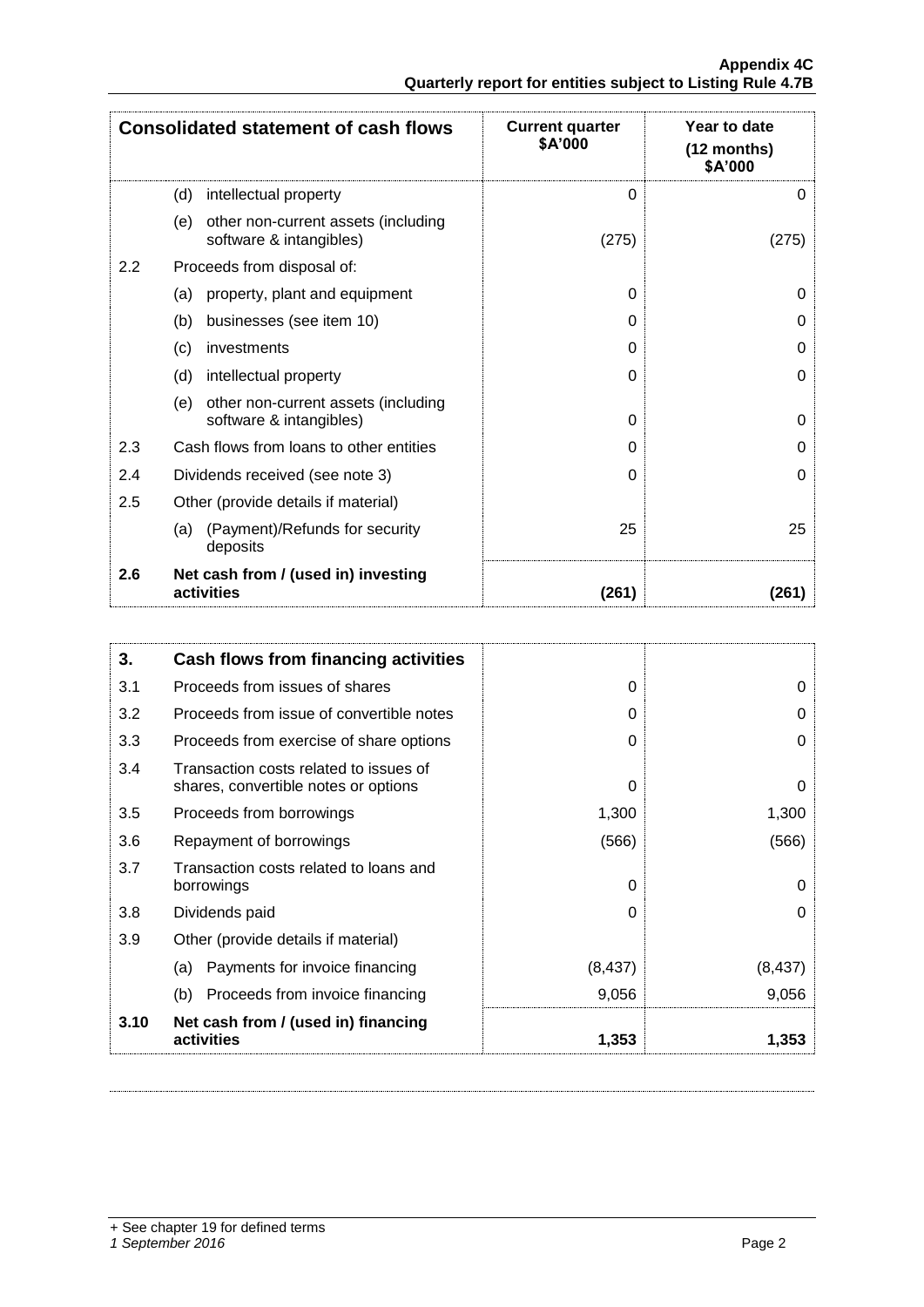| <b>Consolidated statement of cash flows</b> |                                                                          | <b>Current quarter</b><br>\$A'000 | Year to date<br>$(12 \text{ months})$<br>\$A'000 |
|---------------------------------------------|--------------------------------------------------------------------------|-----------------------------------|--------------------------------------------------|
| 4.                                          | Net increase / (decrease) in cash and<br>cash equivalents for the period |                                   |                                                  |
| 4.1                                         | Cash and cash equivalents at beginning of<br>quarter/year to date        | 1,467                             | 1,467                                            |
| 4.2                                         | Net cash from / (used in) operating<br>activities (item 1.9 above)       | (889)                             | (889)                                            |
| 4.3                                         | Net cash from / (used in) investing activities<br>(item 2.6 above)       | (261)                             | (261)                                            |
| 4.4                                         | Net cash from / (used in) financing activities<br>(item 3.10 above)      | 1,353                             | 1,353                                            |
| 4.5                                         | Effect of movement in exchange rates on<br>cash held                     | 0                                 | 0                                                |
| 4.6                                         | Cash and cash equivalents at end of<br>quarter                           | 1,670                             | 1,670                                            |

| 5.  | Reconciliation of cash and cash<br>equivalents<br>at the end of the quarter (as shown in the<br>consolidated statement of cash flows) to the<br>related items in the accounts | <b>Current quarter</b><br>\$A'000 | <b>Previous quarter</b><br>\$A'000 |
|-----|-------------------------------------------------------------------------------------------------------------------------------------------------------------------------------|-----------------------------------|------------------------------------|
| 5.1 | <b>Bank balances</b>                                                                                                                                                          | 1.256                             | 1,028                              |
| 5.2 | Call deposits                                                                                                                                                                 | 0                                 |                                    |
| 5.3 | <b>Bank overdrafts</b>                                                                                                                                                        | 0                                 | 0                                  |
| 5.4 | Other (provide details)                                                                                                                                                       |                                   |                                    |
|     | <b>Term Deposit</b><br>(a)                                                                                                                                                    | 414                               | 439                                |
| 5.5 | Cash and cash equivalents at end of<br>quarter (should equal item 4.6 above)                                                                                                  | 1,670                             | 1.467                              |

| 6.  | Payments to directors of the entity and their associates                                                    | <b>Current quarter</b><br><b>\$A'000</b> |
|-----|-------------------------------------------------------------------------------------------------------------|------------------------------------------|
| 6.1 | Aggregate amount of payments to these parties included in item 1.2                                          | (11)                                     |
| 6.2 | Aggregate amount of cash flow from loans to these parties included<br>in item $2.3$                         |                                          |
| 6.3 | Include below any explanation necessary to understand the transactions included in<br>items $6.1$ and $6.2$ |                                          |
|     | Directors Fees                                                                                              |                                          |

| <b>Current quarter</b><br>\$A'000 |      |
|-----------------------------------|------|
|                                   | (11) |
|                                   | 0    |
|                                   |      |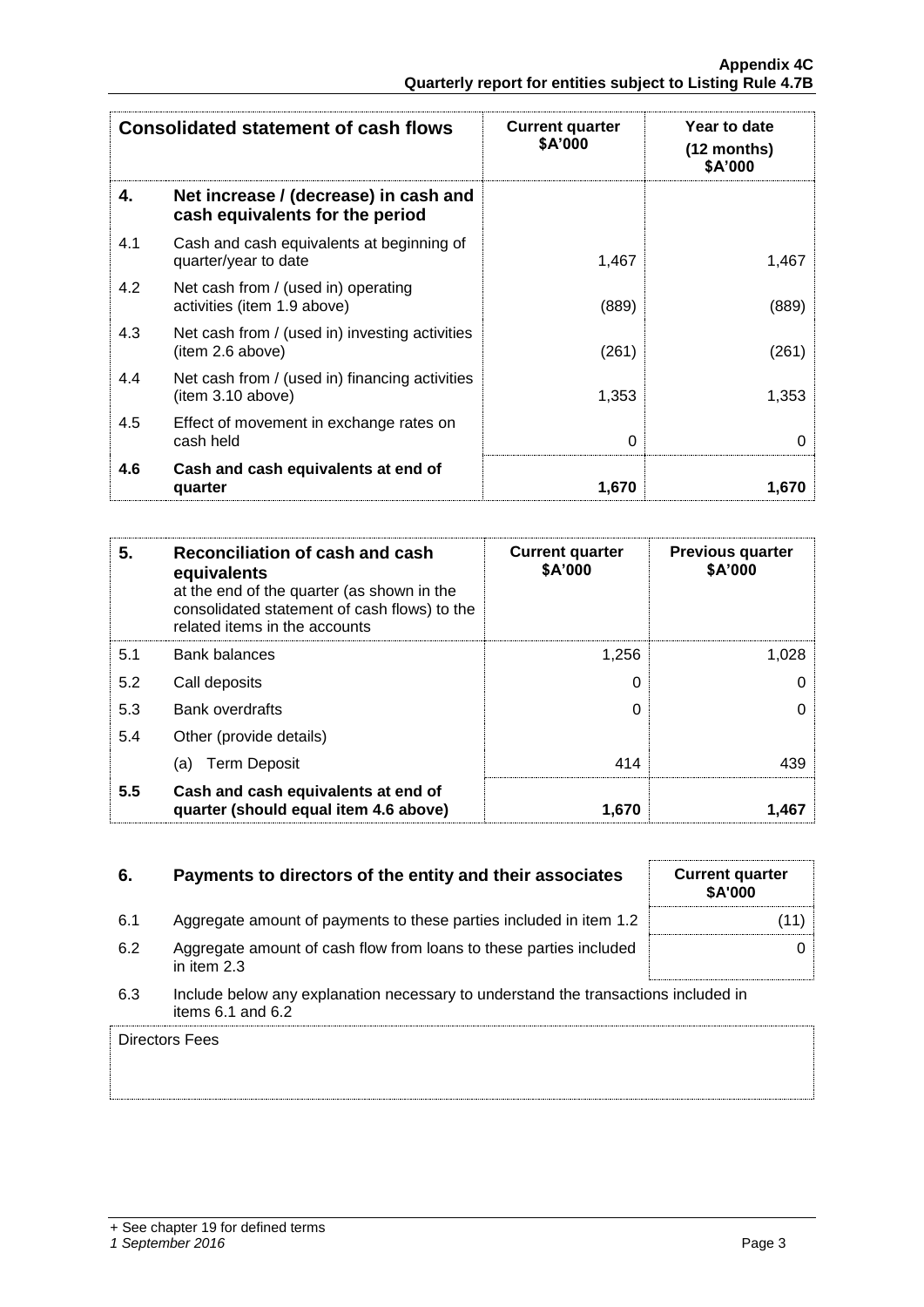| 7.  | Payments to related entities of the entity and their<br>associates                | <b>Current quarter</b><br><b>\$A'000</b> |
|-----|-----------------------------------------------------------------------------------|------------------------------------------|
| 7.1 | Aggregate amount of payments to these parties included in item 1.2                |                                          |
| 7.2 | Aggregate amount of cash flow from loans to these parties included<br>in item 2.3 |                                          |

7.3 Include below any explanation necessary to understand the transactions included in items  $7.1$  and  $7.2$ 

| N/A |  |
|-----|--|
|     |  |

| 8.  | <b>Financing facilities available</b><br>Add notes as necessary for an<br>understanding of the position | <b>Total facility amount</b><br>at quarter end<br>\$A'000 | Amount drawn at<br>quarter end<br>\$A'000 |
|-----|---------------------------------------------------------------------------------------------------------|-----------------------------------------------------------|-------------------------------------------|
| 8.1 | Loan facilities                                                                                         | 750                                                       | 750                                       |
| 8.2 | Credit standby arrangements                                                                             |                                                           |                                           |
| 8.3 | Other (please specify)                                                                                  |                                                           |                                           |
|     | Invoice financing facility<br>(a)                                                                       | 1.500                                                     | 222                                       |
|     | Equipment finance facility<br>(b)                                                                       | 300                                                       | 258                                       |

8.4 Include below a description of each facility above, including the lender, interest rate and whether it is secured or unsecured. If any additional facilities have been entered into or are proposed to be entered into after quarter end, include details of those facilities as well.

Invoice finance facility and Equipment finance facility in place with Thorn Trade Debtor Finance ("TTDF") now Cashflow Finance. Cashflow Finance hold security over any invoices offered for finance and all other company property. Interest on the invoice finance facility during the current quarter was charged at 8.50%. Interest on the equipment finance facility during the current quarter was charged at rates between 9.5% and 11%.

As per market announcement on 6 June 2018, Adcorp secured a \$750,000 loan from Millennium Company Pty Ltd ATF The Rodwell (New Millennium) Trust, a company associated with Adcorp's major shareholder and Chairman, Ian Rodwell. The loan bears interest at 12% per annum.

| 9.  | <b>Estimated cash outflows for next quarter</b>               | <b>\$A'000</b> |
|-----|---------------------------------------------------------------|----------------|
| 9.1 | Research and development                                      | O              |
| 9.2 | Cost of services provided                                     | (6, 346)       |
| 9.3 | Advertising and marketing                                     | (143)          |
| 9.4 | Leased assets (including lease premises)                      | (291)          |
| 9.5 | Staff costs                                                   | (1, 919)       |
| 9.6 | Administration, office, communications and corporate<br>costs | (510)          |
| 9.7 | Other (provide details if material)                           | O              |
|     | Payments to acquire investments<br>(a)                        | 0              |
| 9.8 | <b>Total estimated cash outflows</b>                          | (9.209)        |